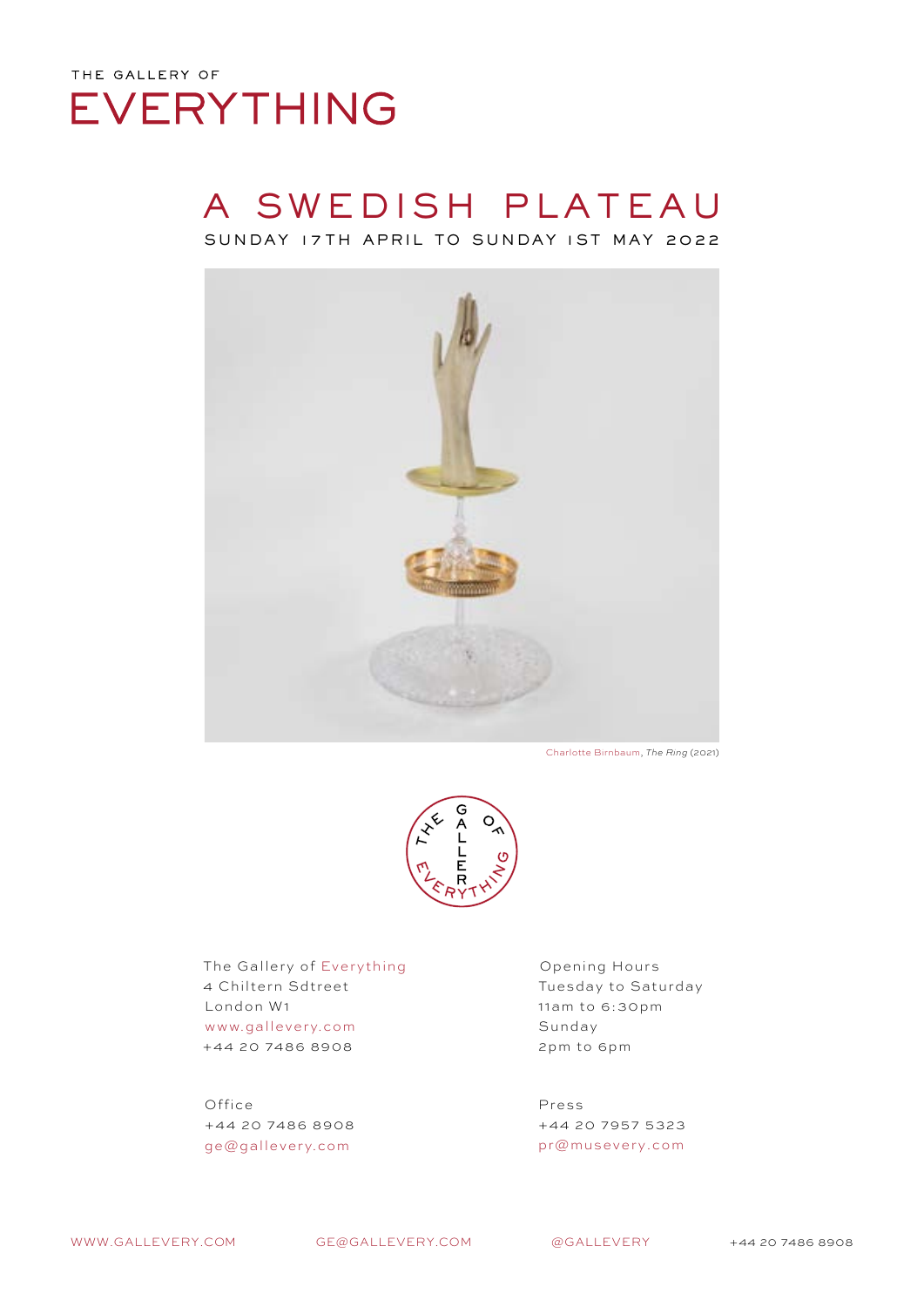Famed in her native Stockholm, and celebrated internationally for her esoteric taste and vision, Charlotte Birnbaum is a polymath whose written histories of art and food have led to the evolution of plateaux.

Part utilitarian object, part artistic sculpture, Birnbaum's assembled architectures quote the banquets of the Baroque and re-imagine them within a contemporary vernacular.

That vernacular is multiplied by Birnbaum's delight in her bric-a-brac. The plateaux are readymades, ready to use. Yet beneath the collage, they whisper to the viewer, of the forgotten art of the table, and the breakfasts and lunches and dinners of yore.

To complement the installation by Charlotte Birnbaum, The Gallery of Everything has curated a series of spaces which pay homage to Swedish artists new and old.

Central to the display is Carl Fredrik Hill (1849-1911), the renowned painter and draftsman, whose late sketches were authored as a tool for personal liberation.

The mighty Ernst Josephson (1851-1906) also features, with material reflecting his investigations into Spiritualism and his descent into delusion.

A singular painting by the masterful Bror Hjorth (1894-1968) illustrates the impact of popular painting on his particular brand of modernism.

Mamma Andersson (b 1962) and Jockum Nordström (b 1963) are pioneers of the Swedish new wave, with a mutual love for the folkloric, the improvised and the brut.

Klara Kristalova (b 1967) is a Czech painter and ceramicist, whose figurative fairytales illustrate the quirks and ambiguities of our collective childhood.

A selection of artworks by the featured artists are available for sale. Please contact the gallery on ge@gallevery.com.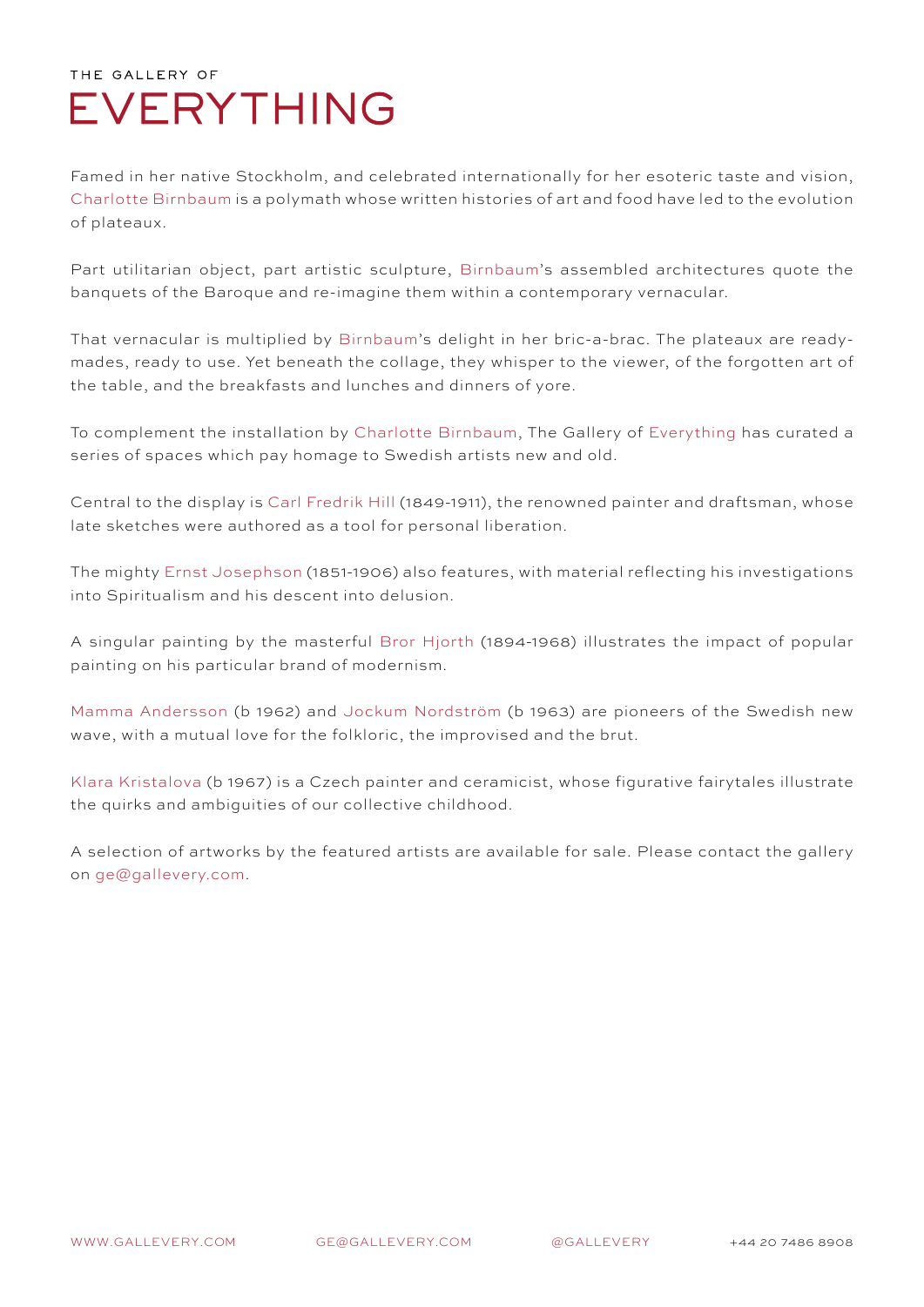

*Four Vases in Japan* (2021) Metal, glass, wood 52 x 32 cm / 20½ x 12½ in



*Apple* (2021) Glass, metal, seashell, plastic, pearl 38 x 28 cm / 15 x 11 ¼ in



*The Hand* (2021) Glass, metal, plastic, gems 47 x 22.5 cm / 18½ x 8¾ in



*Venus* (2022) Seashell, glass, metal 36.5 x 24 cm / 14¼ x 9½ in



*The Snowball in Venice* (2020) Glass, pearl 37 x 23 cm / 14½ x 9¼ in



*The Golden Cock* (2021) Glass, metal, pearl 46 x 28 cm / 18¼ x 11¼ in



*The Red Shoe* (2021) Metal, glass, leather, fabric, paper 53 x 23.5 cm / 20¾ x 9¼ in







*The Tree on Top* (2020) Glass, metal, pearl, shell, gemstones, wire 31 x 14 cm / 12¼ x 5½ in



*Jesus* (2022) Glass, metal, porcelain figure 39 x 31.5 cm / 15¼ x 12½ in